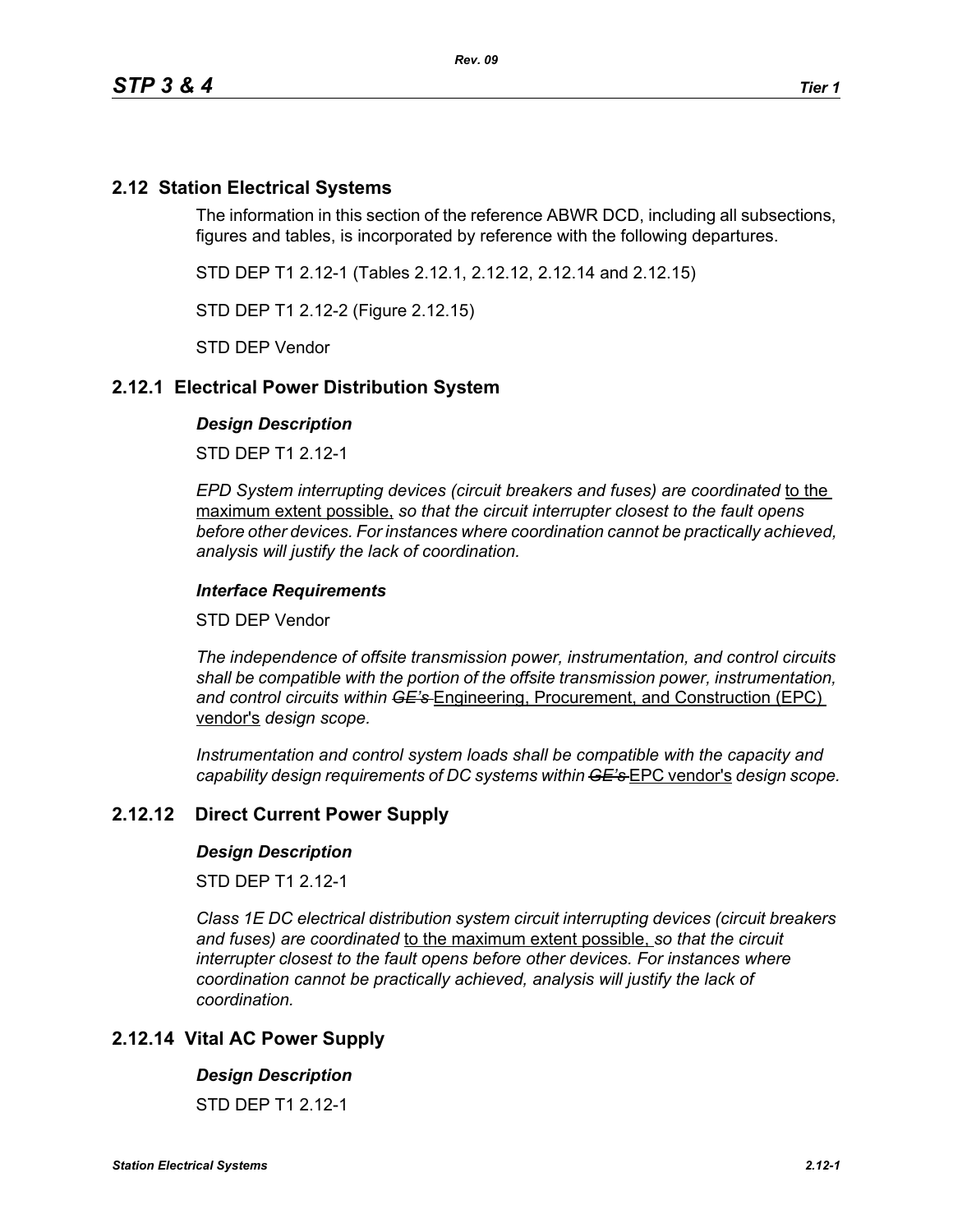*Class 1E Vital AC Power Supply system interrupting devices (circuit breakers and fuses) are coordinated* to the maximum extent possible, *so that the circuit interrupter closest to the fault opens before other devices. For instances where coordination cannot be practically achieved, analysis will justify the lack of coordination.*

# **2.12.15 Instrument and Control Power Supply**

### *Design Description*

STD DFP T1 2 12-2

*The Class 1E Instrument and Control Power Supply consists of three* four *divisions (Division I, II, and III,* and IV*) of interruptible power supplies with their respective distribution panels. Each Class 1E power supply provides interruptible, regulated AC power to Class 1E circuits which do not require continuity of power during a loss of preferred power (LOPP).*

STD DEP T1 2.12-1

*Class 1E Instrument and Control Power Supply system interrupting devices (circuit breakers and fuses) are coordinated* to the maximum extent possible, *so that the circuit interrupter closest to the fault opens before other devices. For instances where coordination cannot be practically achieved, analysis will justify the lack of coordination.*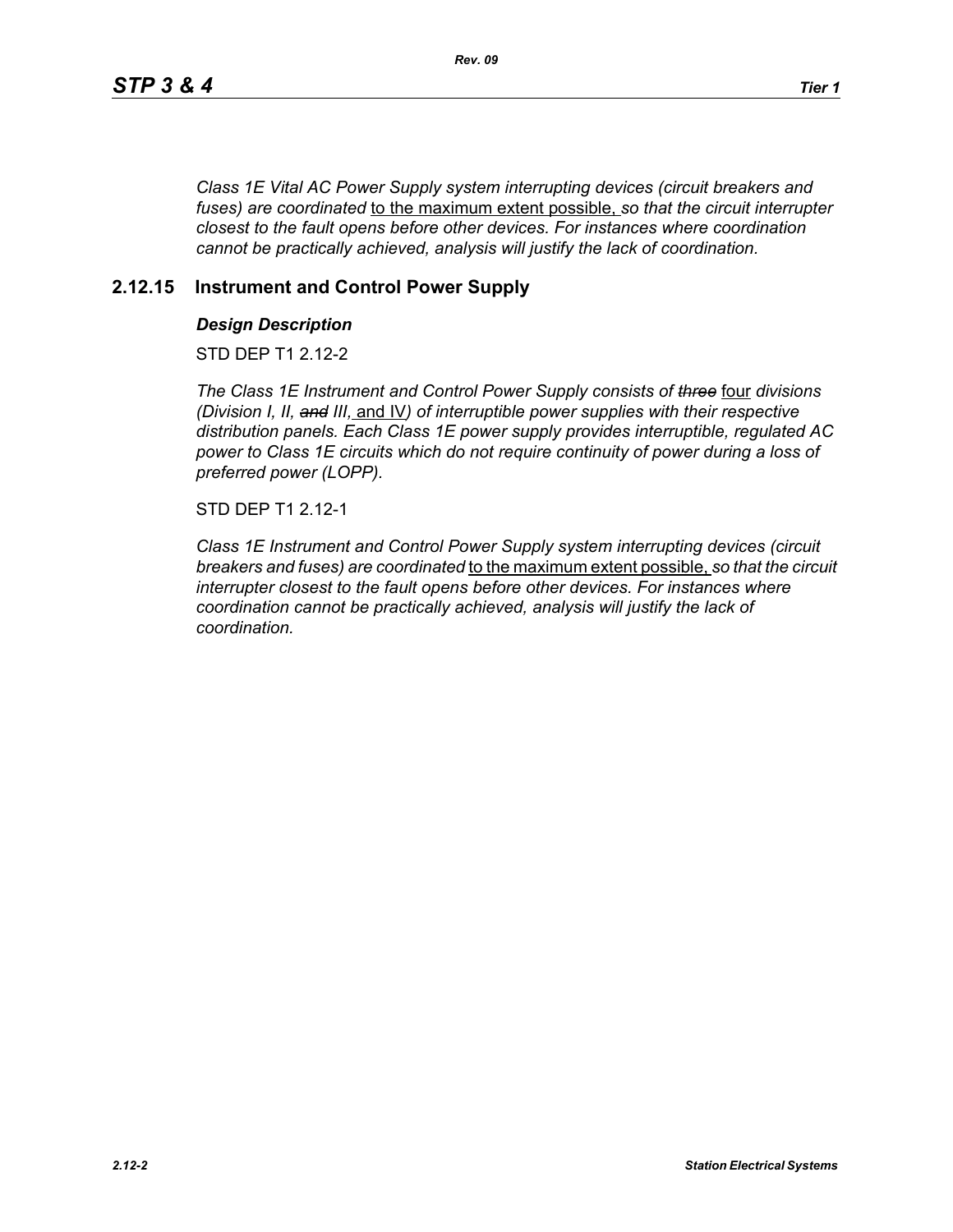| <b>Inspections, Tests, Analyses and Acceptance Criteria</b><br><b>Design Commitment</b><br><b>Inspections, Tests, Analyses</b><br><b>Acceptance Criteria</b>                                                  |                                                                                                                                                  |                                                                                                                                                                                                                                                                                                                                   |  |
|---------------------------------------------------------------------------------------------------------------------------------------------------------------------------------------------------------------|--------------------------------------------------------------------------------------------------------------------------------------------------|-----------------------------------------------------------------------------------------------------------------------------------------------------------------------------------------------------------------------------------------------------------------------------------------------------------------------------------|--|
| 11. EPD System interrupting devices (circuit<br>breakers and fuses) are coordinated to the<br>maximum extent possible, so that the<br>circuit interrupter closest to the fault opens<br>before other devices. | 11. Analyses for the as-built EPD System to<br>determine circuit interrupting device<br>coordination will be performed.                          | 11. Analyses for the as-built EPD System exist<br>and conclude that, to the maximum<br>extent possible, the analyzed circuit<br>interrupter closest to the fault will open<br>before other devices. For instances where<br>coordination cannot be practically<br>achieved, the analysis will justify the lack of<br>coordination. |  |
| 22. The EPD System supplies an operating<br>voltage at the terminals of the Class 1E<br>utilization equipment that is within the<br>utilization equipment's voltage tolerance<br>limits.                      | $\overline{22}$ .<br>a. Analyses for the as-built EPD System<br>to determine voltage drops will be<br>performed.                                 | $\overline{22}$ .<br>a. Analyses for the as-built EPD System<br>exist and conclude that the analyzed<br>operating voltage supplied at the<br>terminals of the Class 1E utilization<br>equipment is within the utilization<br>equipment's voltage tolerance limits,<br>as determined by their nameplate<br>ratings.                |  |
|                                                                                                                                                                                                               | b. Tests of the as-built Class 1E EPD<br>System will be conducted by operating<br>connected Class 1E loads at their<br>analyzed minimum voltage. | b. Connected Class 1E loads operate at<br>their analyzed minimum voltage, as<br>determined by the voltage drop-<br>analyses.                                                                                                                                                                                                      |  |
|                                                                                                                                                                                                               | b. Type tests at manufacturer's shop<br>will be performed for the operating<br>voltage range of the Class 1E<br>electrical equipment.            | b. Manufacturer's type test reports<br>exist and conclude that the<br>operating range is within the tested<br>voltage range for the Class 1E<br>electrical equipment.                                                                                                                                                             |  |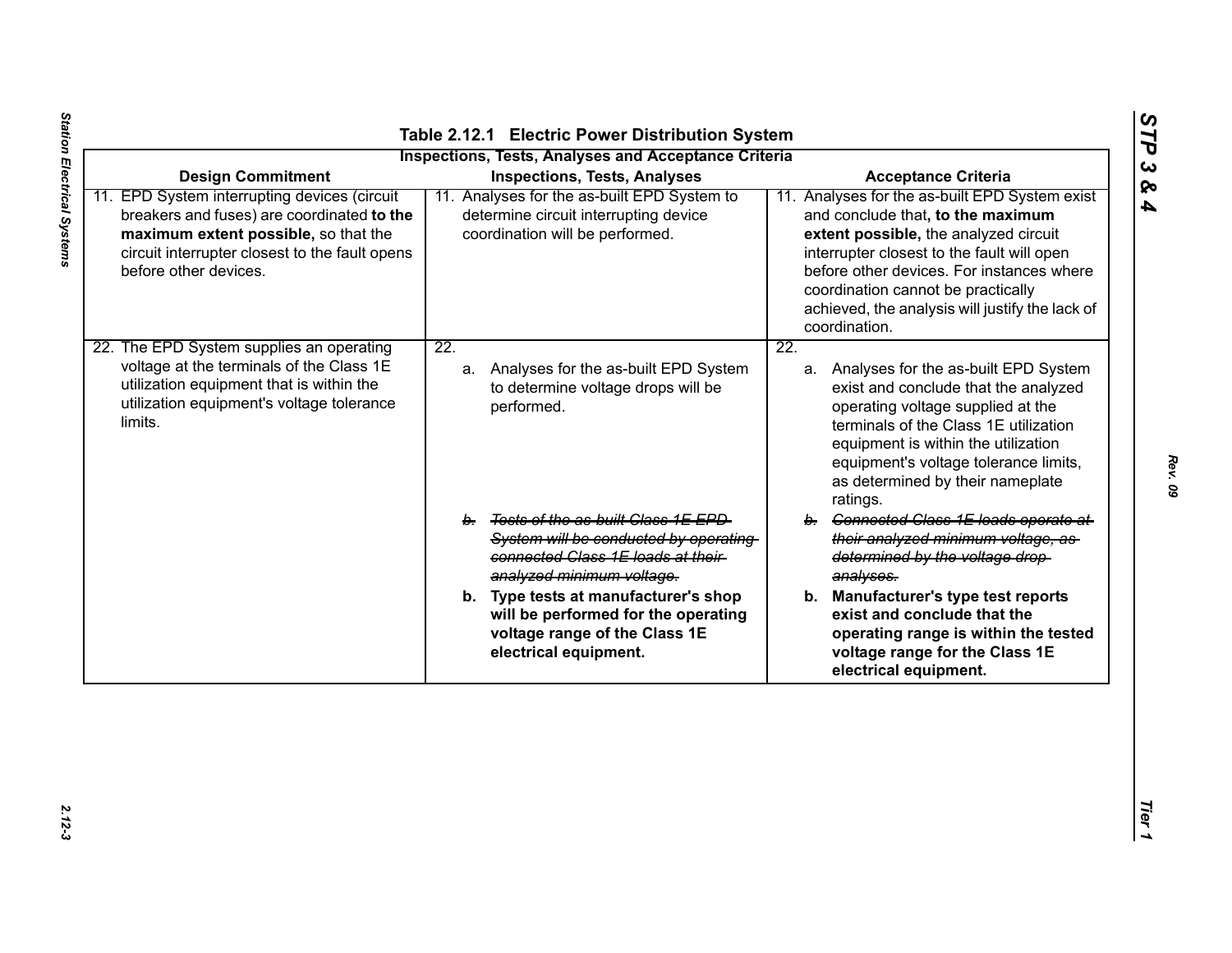| Table 2.12.1 Electric Power Distribution System (Continued)<br><b>Inspections, Tests, Analyses and Acceptance Criteria</b> |                                                                                                          |                                                                                                                                                                                                                                                                                             |
|----------------------------------------------------------------------------------------------------------------------------|----------------------------------------------------------------------------------------------------------|---------------------------------------------------------------------------------------------------------------------------------------------------------------------------------------------------------------------------------------------------------------------------------------------|
| <b>Design Commitment</b>                                                                                                   | <b>Inspections, Tests, Analyses</b>                                                                      | <b>Acceptance Criteria</b>                                                                                                                                                                                                                                                                  |
|                                                                                                                            | c. System preoperational and Startup<br>tests will be conducted of the as-<br>built Class 1E EPD System. | c. The test voltages from<br>preoperational test reports are<br>compared against system voltage<br>analysis of the as-built Class 1E<br>EPD system. The results of<br>comparison conclude that the<br>available voltage is within the<br>operating range for the as-installed<br>equipment. |
|                                                                                                                            |                                                                                                          |                                                                                                                                                                                                                                                                                             |
|                                                                                                                            |                                                                                                          |                                                                                                                                                                                                                                                                                             |
|                                                                                                                            |                                                                                                          |                                                                                                                                                                                                                                                                                             |
|                                                                                                                            |                                                                                                          |                                                                                                                                                                                                                                                                                             |
|                                                                                                                            |                                                                                                          |                                                                                                                                                                                                                                                                                             |
|                                                                                                                            |                                                                                                          |                                                                                                                                                                                                                                                                                             |
|                                                                                                                            |                                                                                                          |                                                                                                                                                                                                                                                                                             |
|                                                                                                                            |                                                                                                          |                                                                                                                                                                                                                                                                                             |
|                                                                                                                            |                                                                                                          |                                                                                                                                                                                                                                                                                             |
|                                                                                                                            |                                                                                                          |                                                                                                                                                                                                                                                                                             |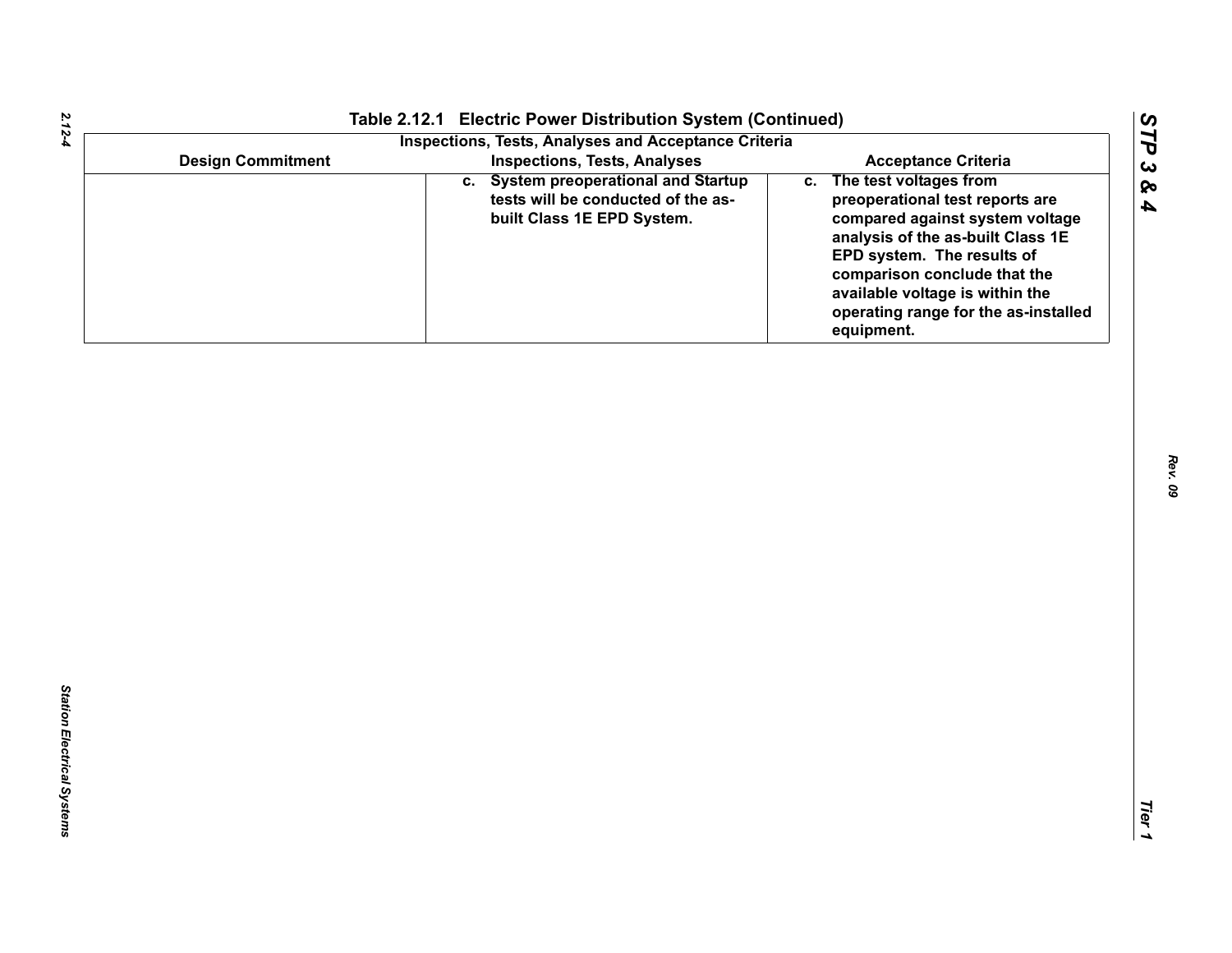| n  |
|----|
| ట  |
| Ø۹ |
| A  |

| 8. | <b>Design Commitment</b><br>Class 1E DC electrical distribution                                                                                                                                               | <b>Inspections, Tests, Analyses and Acceptance Criteria</b><br><b>Inspections, Tests, Analyses</b>                                                           | <b>Acceptance Criteria</b>                                                                                                                                                                                                                                                                                                                                                                          |
|----|---------------------------------------------------------------------------------------------------------------------------------------------------------------------------------------------------------------|--------------------------------------------------------------------------------------------------------------------------------------------------------------|-----------------------------------------------------------------------------------------------------------------------------------------------------------------------------------------------------------------------------------------------------------------------------------------------------------------------------------------------------------------------------------------------------|
|    |                                                                                                                                                                                                               |                                                                                                                                                              |                                                                                                                                                                                                                                                                                                                                                                                                     |
|    |                                                                                                                                                                                                               |                                                                                                                                                              |                                                                                                                                                                                                                                                                                                                                                                                                     |
|    | system circuit interrupting devices (circuit<br>breakers and fuses) are coordinated to<br>the maximum extent possible, so that<br>the circuit interrupter closest to the fault<br>opens before other devices. | Analyses for the as-built Class 1E DC<br>8.<br>electrical distribution system to<br>determine circuit interrupting device<br>coordination will be performed. | Analyses for the as-built Class 1E DC<br>8.<br>electrical distribution system circuit<br>interrupting devices exist and conclude<br>that, to the maximum extent possible,<br>the analyzed circuit interrupter closest to<br>the fault will open before other devices.<br>For instances where coordination cannot<br>be practically achieved, the analysis will<br>justify the lack of coordination. |
|    |                                                                                                                                                                                                               |                                                                                                                                                              |                                                                                                                                                                                                                                                                                                                                                                                                     |

Station Electrical Systems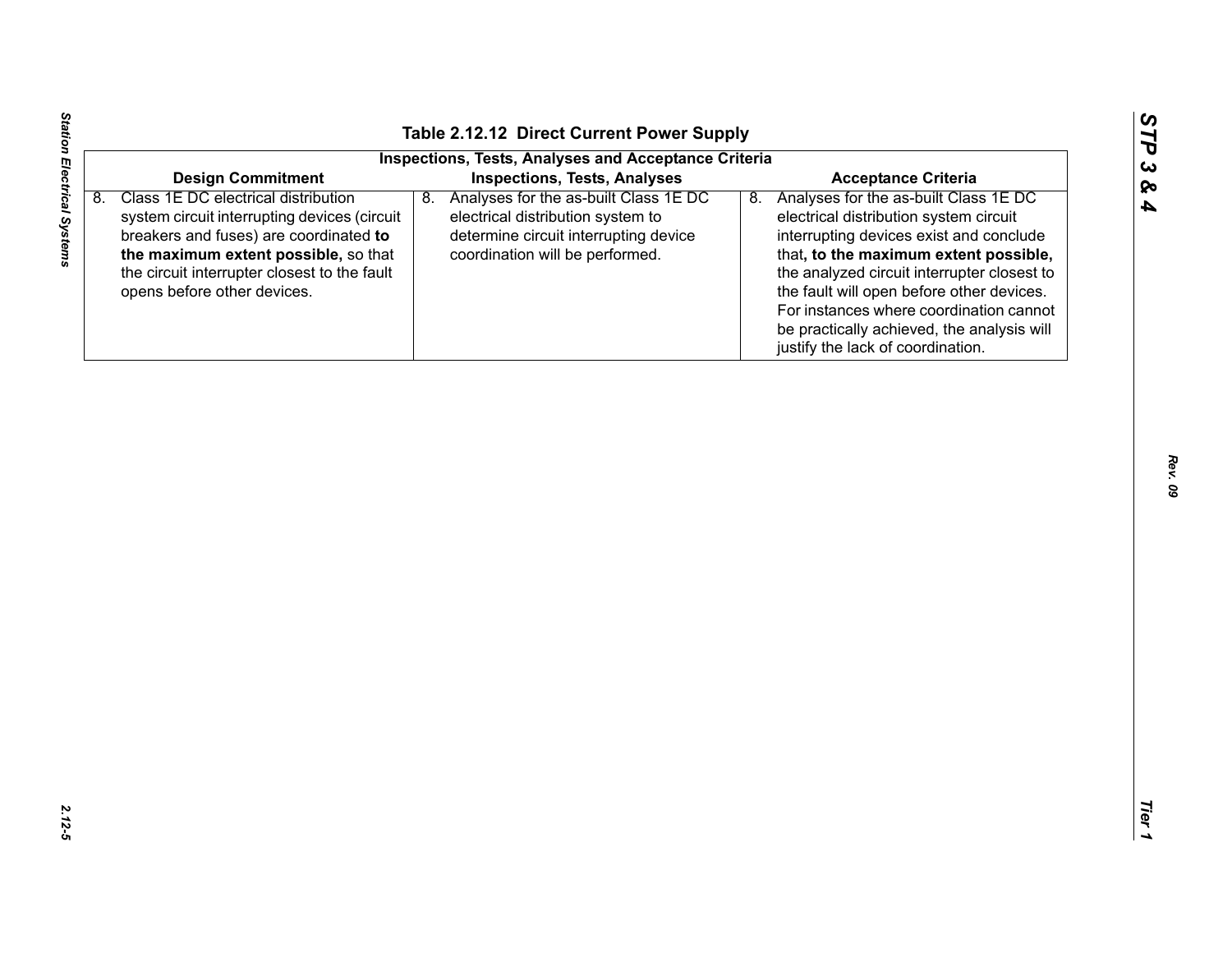| <b>Design Commitment</b>                                                                                                                                                  |     | <b>Inspections, Tests, Analyses and Acceptance Criteria</b><br><b>Inspections, Tests, Analyses</b>                                                                                                                                                           |     | <b>Acceptance Criteria</b>                                                                                                                                                                                                                                                                                                       |
|---------------------------------------------------------------------------------------------------------------------------------------------------------------------------|-----|--------------------------------------------------------------------------------------------------------------------------------------------------------------------------------------------------------------------------------------------------------------|-----|----------------------------------------------------------------------------------------------------------------------------------------------------------------------------------------------------------------------------------------------------------------------------------------------------------------------------------|
| The Class 1E DC electrical distribution                                                                                                                                   | 11. |                                                                                                                                                                                                                                                              | 11. |                                                                                                                                                                                                                                                                                                                                  |
| system supplies an operating voltage at<br>the terminals of the Class 1E utilization<br>equipment that is within the utilization<br>equipment's voltage tolerance limits. |     | a. Analyses for the as-built Class 1E<br>DC electrical distribution system to<br>determine system voltage drops will<br>be performed.                                                                                                                        |     | a. Analyses for the as-built Class 1E<br>DC electrical distribution system<br>exist and conclude that the analyzed<br>operating voltage supplied at the<br>terminals of the Class 1E utilization<br>equipment is within the utilization<br>equipment's voltage tolerance limits,<br>as determined by their nameplate<br>ratings. |
|                                                                                                                                                                           |     | b. Tests of the as-built Class 1E DC<br>system will be conducted by<br>operating connected Class 1E loads<br>at less than or equal to the minimum-<br>allowable battery voltage and at-<br>greater than or equal to the<br>maximum battery charging voltage. |     | b. Connected as-built Class 1E loads<br>operate at less than or equal to the<br>minimum allowable battery voltage<br>and at greater than or equal to the<br>maximum battery charging voltage.                                                                                                                                    |
|                                                                                                                                                                           |     | b. Type tests at manufacturer's shop<br>will be performed for the<br>operating voltage range of the<br>Class 1E DC electrical equipment.                                                                                                                     |     | b. Manufacturer's type test reports<br>exist and conclude that the<br>operating range is within the<br>tested voltage range for the Class<br>1E DC electrical equipment.                                                                                                                                                         |
|                                                                                                                                                                           |     | c. System preoperational tests will<br>be conducted on the as-built<br>Class 1E DC system.                                                                                                                                                                   |     | c. The test voltages from<br>preoperational test reports are<br>compared against system voltage<br>analysis of the as-built Class 1E<br>EPD system. The results of<br>comparison conclude that the<br>available voltage is within the<br>operating range for the as-<br>installed DC equipment.                                  |

*2.12-6*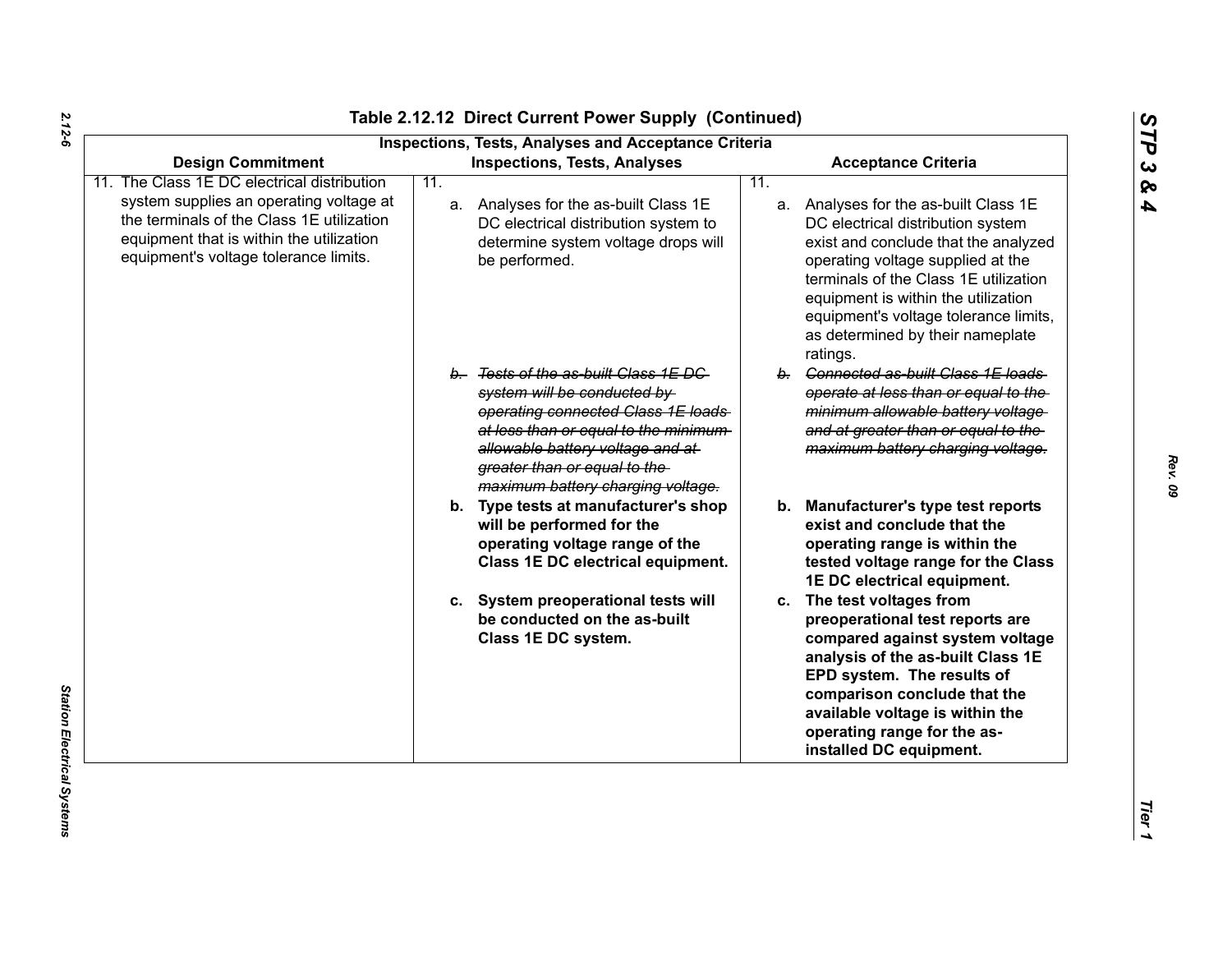| ပာ      |
|---------|
| U       |
| L.<br>د |
| پا<br>ο |
|         |
|         |

|                                                                                                                                                                                                                                             | Table 2.12.14 Vital AC Power Supply<br><b>Inspections, Tests, Analyses and Acceptance Criteria</b>                                           |                                                                                                                                                                                                                                                                                                                                                                                                                                           |
|---------------------------------------------------------------------------------------------------------------------------------------------------------------------------------------------------------------------------------------------|----------------------------------------------------------------------------------------------------------------------------------------------|-------------------------------------------------------------------------------------------------------------------------------------------------------------------------------------------------------------------------------------------------------------------------------------------------------------------------------------------------------------------------------------------------------------------------------------------|
| <b>Design Commitment</b>                                                                                                                                                                                                                    | <b>Inspections, Tests, Analyses</b>                                                                                                          | <b>Acceptance Criteria</b>                                                                                                                                                                                                                                                                                                                                                                                                                |
| 10. Class 1E Vital AC Power Supply system<br>interrupting devices (circuit breakers and<br>fuses) are coordinated to the maximum<br>extent possible, so that the circuit<br>interrupter closest to the fault opens<br>before other devices. | 10. Analyses for the as-built Class 1E<br>distribution system to determine circuit<br>interrupting device coordination will be<br>performed. | 10. Analyses for the as-built Class 1E Vital<br>AC Power Supply system circuit<br>interrupting devices (circuit breakers and<br>fuses) coordination exist and conclude<br>that, to the maximum extent possible,<br>the analyzed circuit interrupter closest to<br>the fault will open before other devices.<br>For instances where coordination cannot<br>be practically achieved, the analysis will<br>justify the lack of coordination. |
|                                                                                                                                                                                                                                             |                                                                                                                                              |                                                                                                                                                                                                                                                                                                                                                                                                                                           |